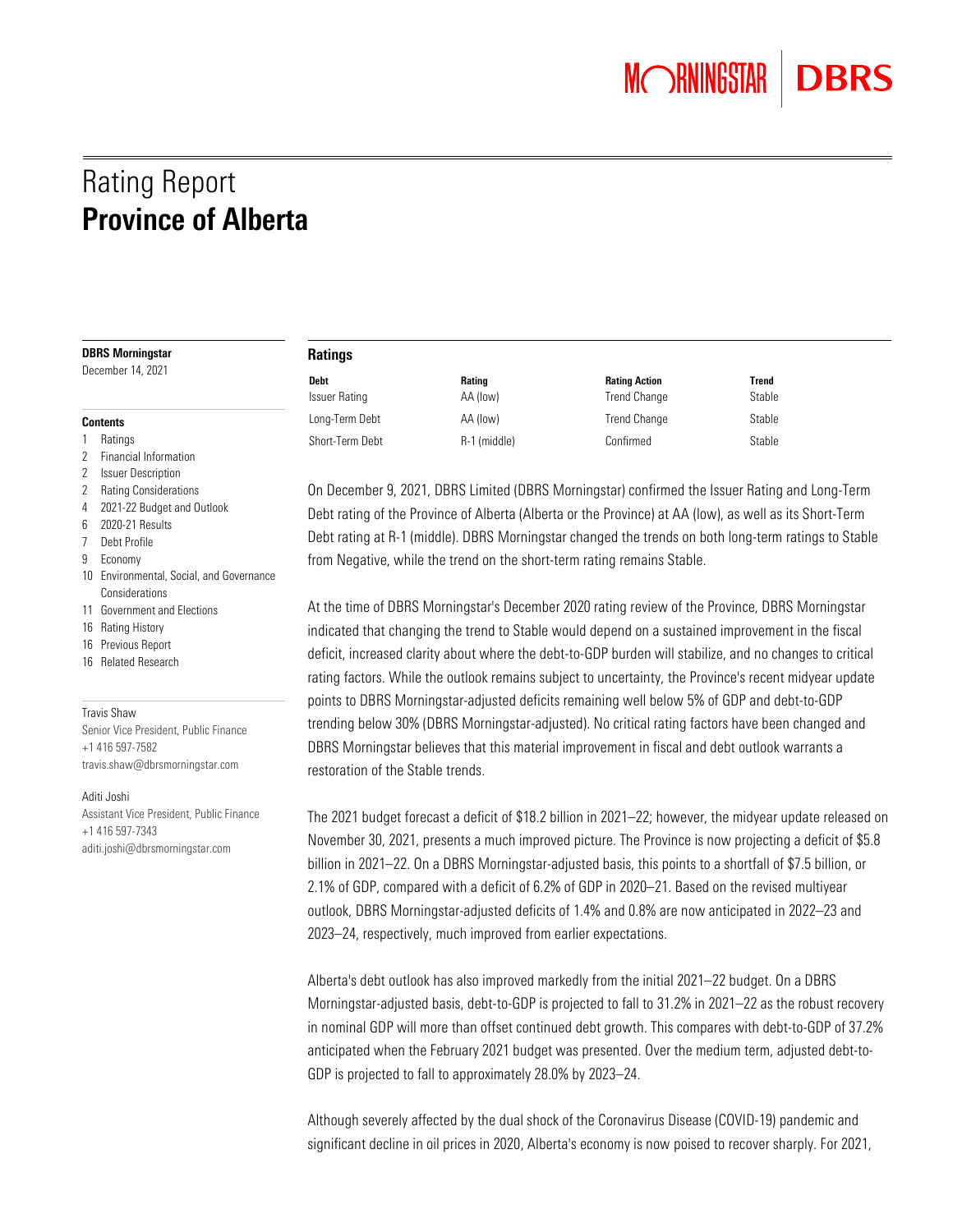the Province now estimates that real economic growth will rebound to 6.1% in 2021, with growth ranging between 2.7% and 5.1% in the following three years. Nevertheless, the emergence of new coronavirus variants and rising cases, demonstrate that the economic recovery is likely to remain choppy and the risk of volatile energy prices remains ever present.

A material reversal in the current outlook, with the adjusted deficit-to-GDP rising above 5.0% for a sustained period, and adjusted debt exceeding 35% of GDP, and/or negative adjustments to any critical rating factors could result in a negative rating action. A positive rating action is not likely in the near term and would depend on a material improvement in financial risk assessment metrics beyond current expectations and/or improvement in critical rating factors.

#### Financial Information

| (For the year ended March 31)       | 02 2022 | 2021  | 2020  | 2019  | 2018  |
|-------------------------------------|---------|-------|-------|-------|-------|
| Debt/GDP(%)                         | 312     | 34.8  | 24.4  | 21.0  | 17.8  |
| Surplus (deficit)/GDP (%)           | (2.1)   | (6.2) | (2.8) | (2.3) | (3.0) |
| Federal transfers/total revenue (%) | 19.6    | 24.4  | 19.6  | 16.2  | 16.1  |
| Interest costs/total revenue (%)    |         | 5.8   | 4.8   | 4.0   |       |
| Real GDP growth (%)                 |         | 7.9   | (0.1) |       |       |

Sources: The Province of Alberta, Statistics Canada, and DBRS Morningstar calculations.

#### Issuer Description

Alberta is in Western Canada and has the third-largest provincial economy (approximately \$350 billion) and fourth-largest population (4.4 million). The Province is home to much of Canada's oil and gas industry and has the world's third-largest proven oil reserves, totalling approximately 165 billion barrels.

#### Rating Considerations

#### **Strengths**

#### *1. Competitive tax regime*

Alberta has the most competitive tax system in the country. It does not levy a sales tax, health premium, capital tax, or payroll tax and has relatively low personal and corporate income tax rates. Upon taking office, the United Conservative Party (UCP) legislated corporate income tax reductions, which were accelerated in July 2020, further boosting Alberta's tax competitiveness. This low tax burden provides the economy with a competitive advantage and provides future governments with flexibility to address fiscal imbalances should they choose.

### *2. Strong demographics*

Alberta has a relatively young population with a median age of 37.9 years at July 1, 2021—among the lowest across all provinces. Furthermore, population growth remains positive, supported by one of the highest birth rates in Canada and, historically, strong international immigration. While the pandemic and related travel restrictions have impeded international immigration, growth remains in line with the national average and is forecast to increase as travel restrictions are gradually eased.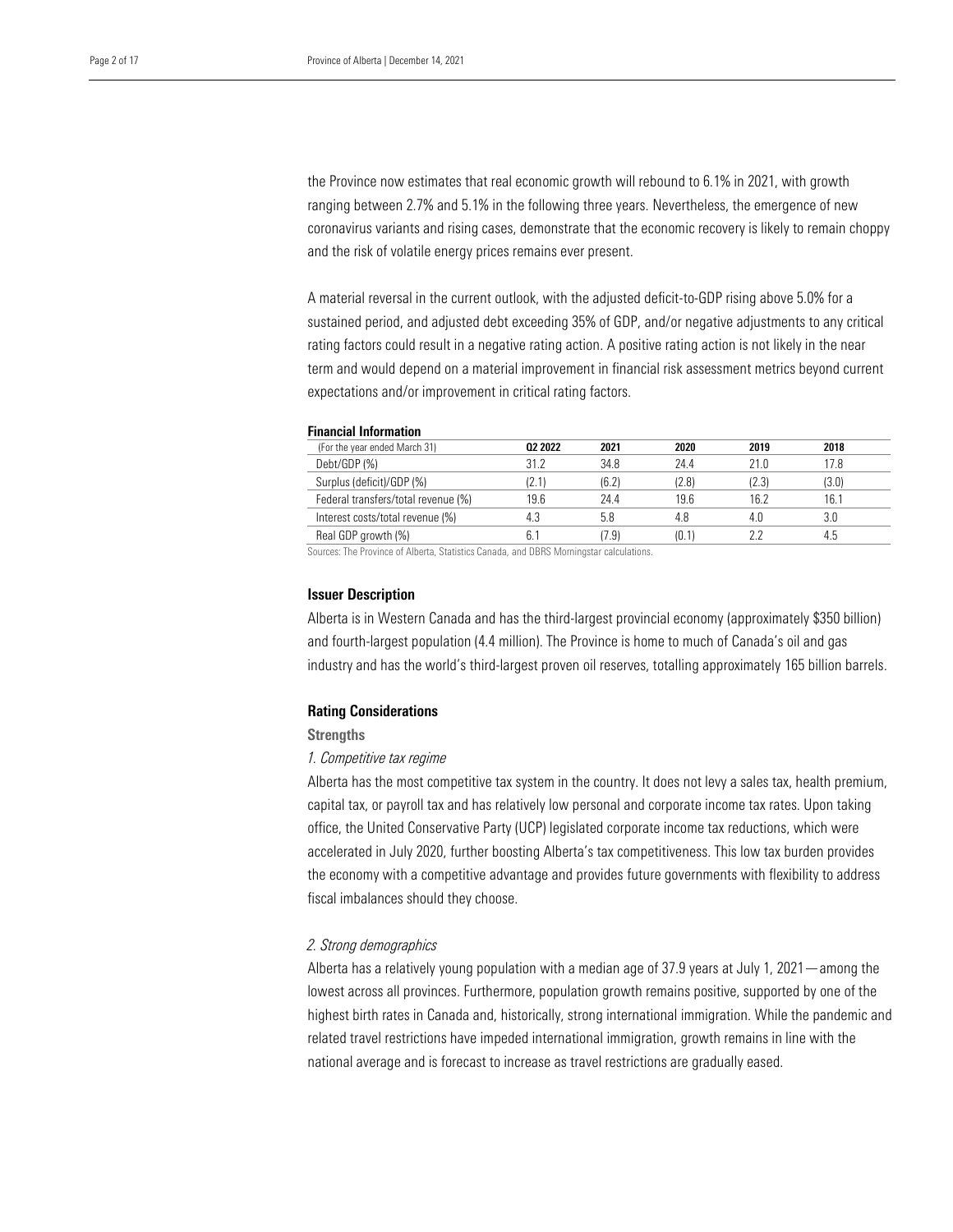#### *3. Abundant oil and gas resources*

Alberta has a long-established energy industry and the world's third-largest proven reserves. The large energy sector has contributed to high income levels, significant royalty revenue for the Province, and the potential for above-average economic growth.

#### **Challenges**

# *1. Economic concentration and constrained market access*

A high reliance on the energy sector adds considerable volatility to economic and fiscal performance. While the outlook has improved markedly from the depths of spring 2020, the consensus forecast points to a moderation in oil prices over the near to medium term. Furthermore, Western Canada's energy industry faces other significant challenges that will likely limit investment and growth, such as rising environmental concerns and regulatory uncertainty, export-capacity constraints, and expectations that growth in global oil demand will subside over the coming decade.

#### *2. Ongoing structural deficit*

Alberta has a structural deficit because of its historic reliance on resource revenue. In response to the pandemic, the UCP government deferred its return-to-balance plan and, like all other provinces, is focused on managing the health crisis and laying the groundwork to support the economic recovery. The plan entails significant expenditure restraint, which may become challenging should inflationary pressures persist. While the midyear update points to a much-improved revenue outlook, it remains subject to uncertainty.

#### *3. Significant debt growth*

Alberta's adjusted debt burden, as calculated by DBRS Morningstar, has risen sharply, to 34.8% of GDP as of March 31, 2021, from under 10% of GDP in 2015–16. While debt-to-GDP is now poised to decline, the outlook remains subject to uncertainty.

### *4. Labour negotiations*

A significant component of the effort to manage spending depends on reducing public sector employment and limiting salary growth, which may prove challenging. The fiscal plan makes no provisions for public sector wage increases and envisions changes in service delivery and a decline in public sector employment, primarily through attrition.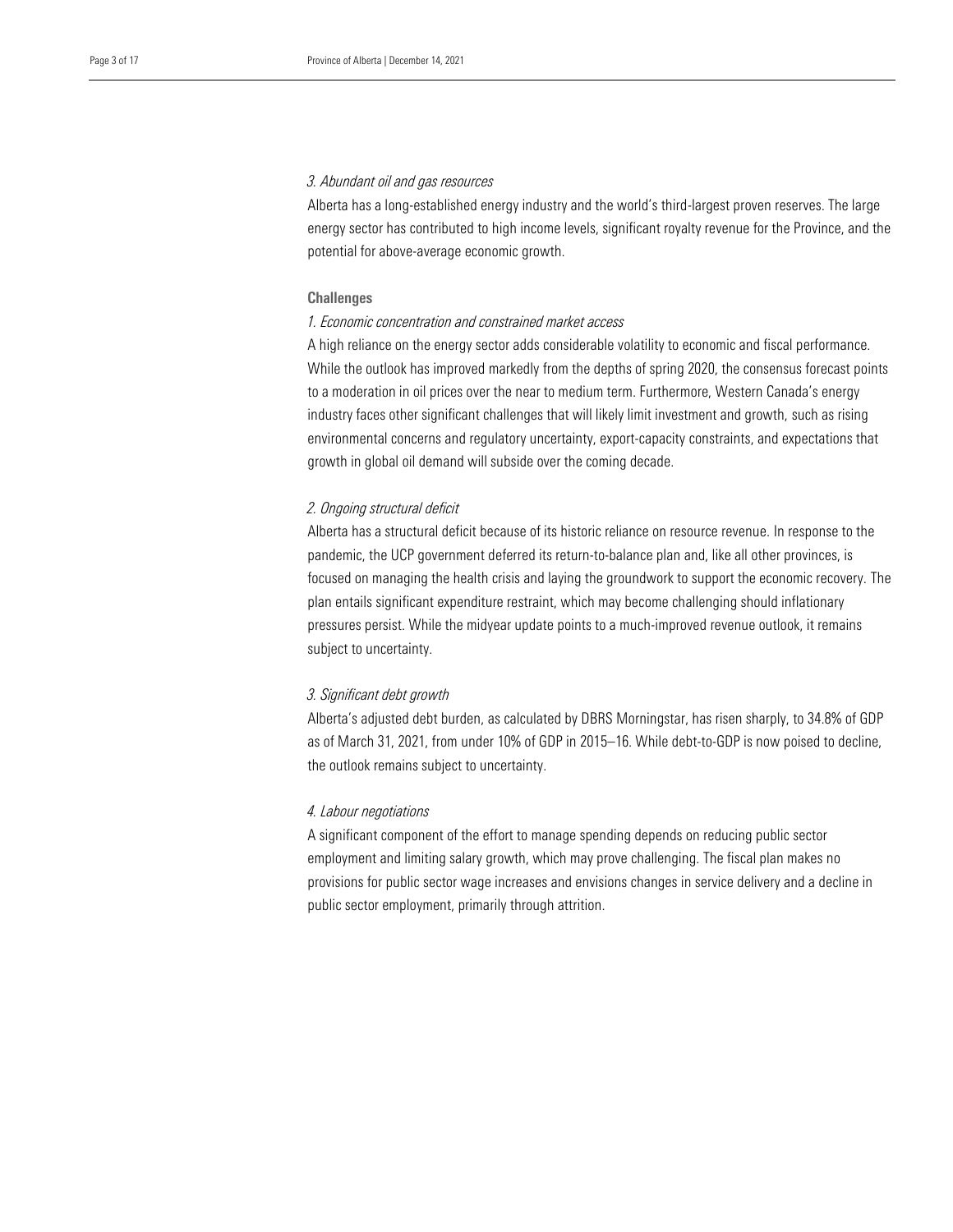#### 2021–22 Budget and Outlook



Sources: The Province, DBRS Morningstar, and Statistics Canada.

Alberta released its 2021 budget on February 25, 2021. This was the UCP government's third budget but first sine the onset of the pandemic in March 2020. The budget focused on the UCP government's efforts to combat the pandemic and lay the groundwork for the economic recovery and reiterate fiscal anchors, but it did not articulate a plan to return to balance.

Like previous plans, the 2021 budget relies on steady economic growth, increased pipeline capacity, and a gradual recovery in the energy industry, and there are no new taxes or tax increases. The government has reiterated the fiscal anchors first presented in the midyear update last fall. The guiding principles are:

- Aligning per capita spending with other large provinces;
- Keeping net debt-to-GDP below 30%; and
- Establishing a plan to balance the budget after the pandemic.

The 2021 budget forecast a deficit of \$18.2 billion in 2021–22, however the mid-year update released on November 30, 2021 presents a much improved picture. The Province is now projecting a deficit of \$5.8 billion in 2021–22. On a DBRS Morningstar-adjusted basis, this points to a shortfall of \$7.5 billion, or 2.1% of GDP, compared with a deficit of 6.2% of GDP in 2020–21.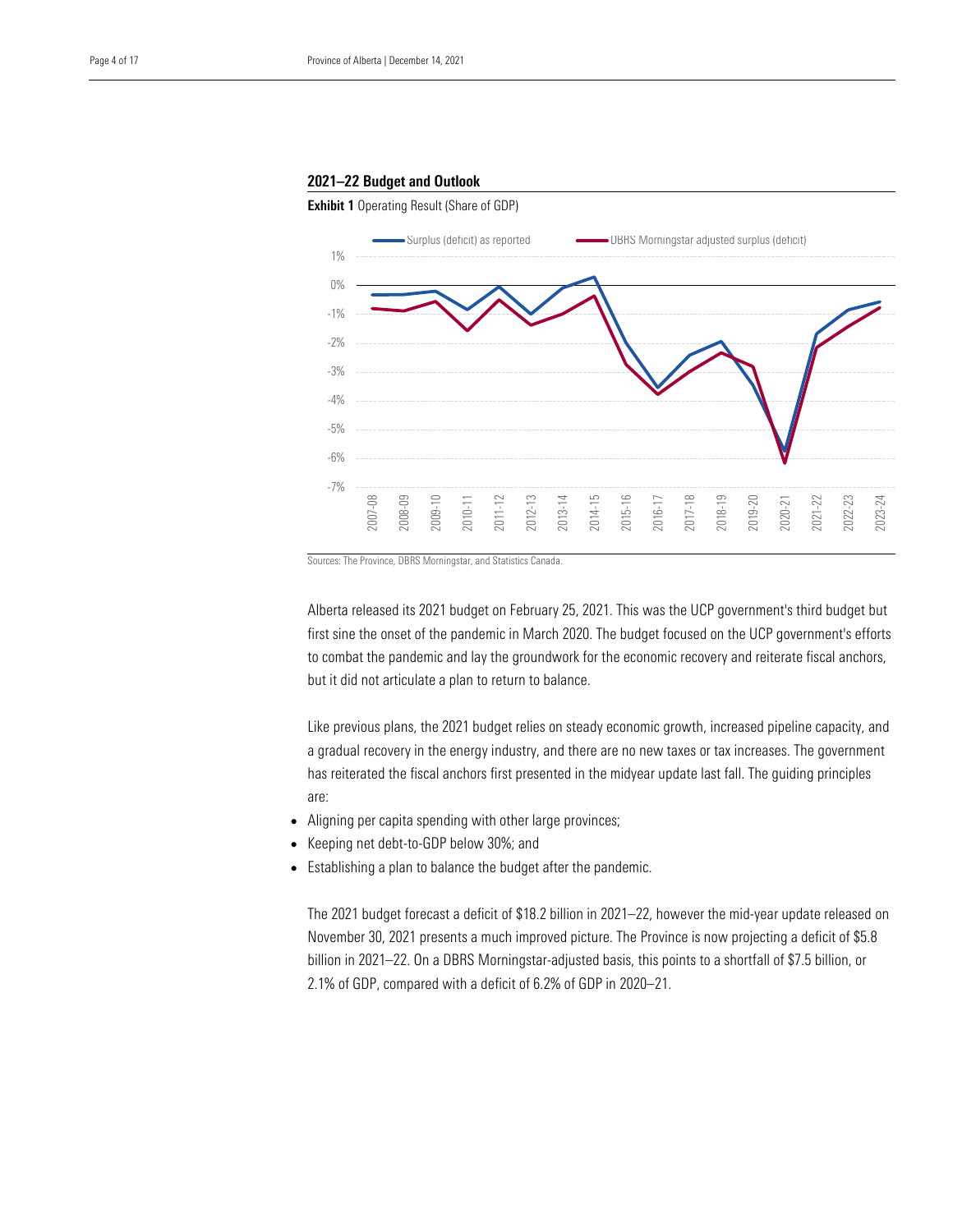#### Exhibit 2 Budget Summary

| (CAD millions)                      | $2021 - 22$ | 2020-21   | 2019-20   | $2018 - 19$ | $2017 - 18$ | 2016-17   |
|-------------------------------------|-------------|-----------|-----------|-------------|-------------|-----------|
|                                     | Q2 Update   | Actual    | Actual    | Actual      | Actual      | Actual    |
| Revenue                             | 57,917      | 43,137    | 46,224    | 49,572      | 47,295      | 42,289    |
| Expense                             |             |           |           |             |             |           |
| Program expense                     | 61,255      | 57,613    | 56,141    | 54.312      | 53.898      | 52,060    |
| Interest expense                    | 2.484       | 2.486     | 2.235     | 1.971       | 1,420       | 1,017     |
| Surplus (deficit) as reported       | (5,822)     | (16, 962) | (12, 152) | (6,711)     | (8,023)     | (10, 788) |
|                                     |             |           |           |             |             |           |
| <b>DBRS Morningstar adjustments</b> |             |           |           |             |             |           |
| Nonrecurring items                  | 925         | 443       | 3.366     | 6           | 212         | 726       |
| Capital investment                  | (5, 299)    | (4, 287)  | (3,677)   | (3,837)     | (4, 448)    | (3,714)   |
| Amortization                        | 2.715       | 2,627     | 2,578     | 2,472       | 2,337       | 2,283     |
| Adjusted surplus (deficit)          | (7, 481)    | (18, 179) | (9,885)   | (8,070)     | (9, 922)    | (11, 493) |
| Share of nominal GDP (%)            | (2.1)       | (6.2)     | (2.8)     | (2.3)       | (3.0)       | (3.8)     |
|                                     |             |           |           |             |             |           |

Sources: DBRS Morningstar and the Province.

Based on the midyear update, the Province projects total revenue to be \$57.9 billion in 2021–22, representing year-over-year (YOY) growth of 34.3% and a material improvement from initial budget expectations. This improvement has been driven by a marked increase in nonrenewable resource revenue and broad-based increases across most other sources.

The Province projects nonrenewable resource revenue to rise to \$11.0 billion—a level last seen a decade ago —driven by a recovery in oil prices and production. The midyear update assumes an average West Texas Intermediate (WTI) oil price of USD 70.50/barrel for 2021–22 (up from USD 46.00/barrel in the initial budget) and a light-heavy differential of USD 14.40/barrel. Over the medium term, oil prices are likely to moderate, with WTI falling to USD 63.50/barrel in 2023–24. This compares with DBRS Morningstar's recently updated price assumptions of USD 68.00/barrel for 2021, USD 67.00/barrel for 2022, and USD 60.00/barrel for 2023 (see *DBRS Morningstar Updates Oil and Natural Gas Price Forecasts: Stronger Fundamentals Prompt Upward Revisions*, published November 12, 2021).

Tax revenues are likely to increase by 9.2% YOY, driven by an improvement in personal income tax as a result of higher incomes, improving employment, and the impacts of significant federal supports. The Province projects net income from government business enterprises (GBE) to turn meaningfully positive (\$2.3 billion), compared with modest losses in the prior two years. This mainly reflects higher gaming revenue at the Alberta Gaming, Liquor and Cannabis (AGLC) and reduced losses at the Alberta Petroleum Marketing Commission. Investment income is forecast to rebound (51%), which reflects strong financial market returns.

Alberta now expects federal transfers to rise by 7.9%, which largely reflects a one-time increase in the Canada Health Transfer for additional coronavirus support along with various other measures.

Based on the midyear update, total DBRS Morningstar-adjusted spending is now projected to be \$65.4 billion in 2021–22, or a 6.7% YOY increase. Health expense is projected to decline modestly by 0.7%, while most other program areas will experience increases including education (3.8%) and social services (7.1%). Relative to budget, the increase in spending is primarily a result of \$1.4 billion in additional crop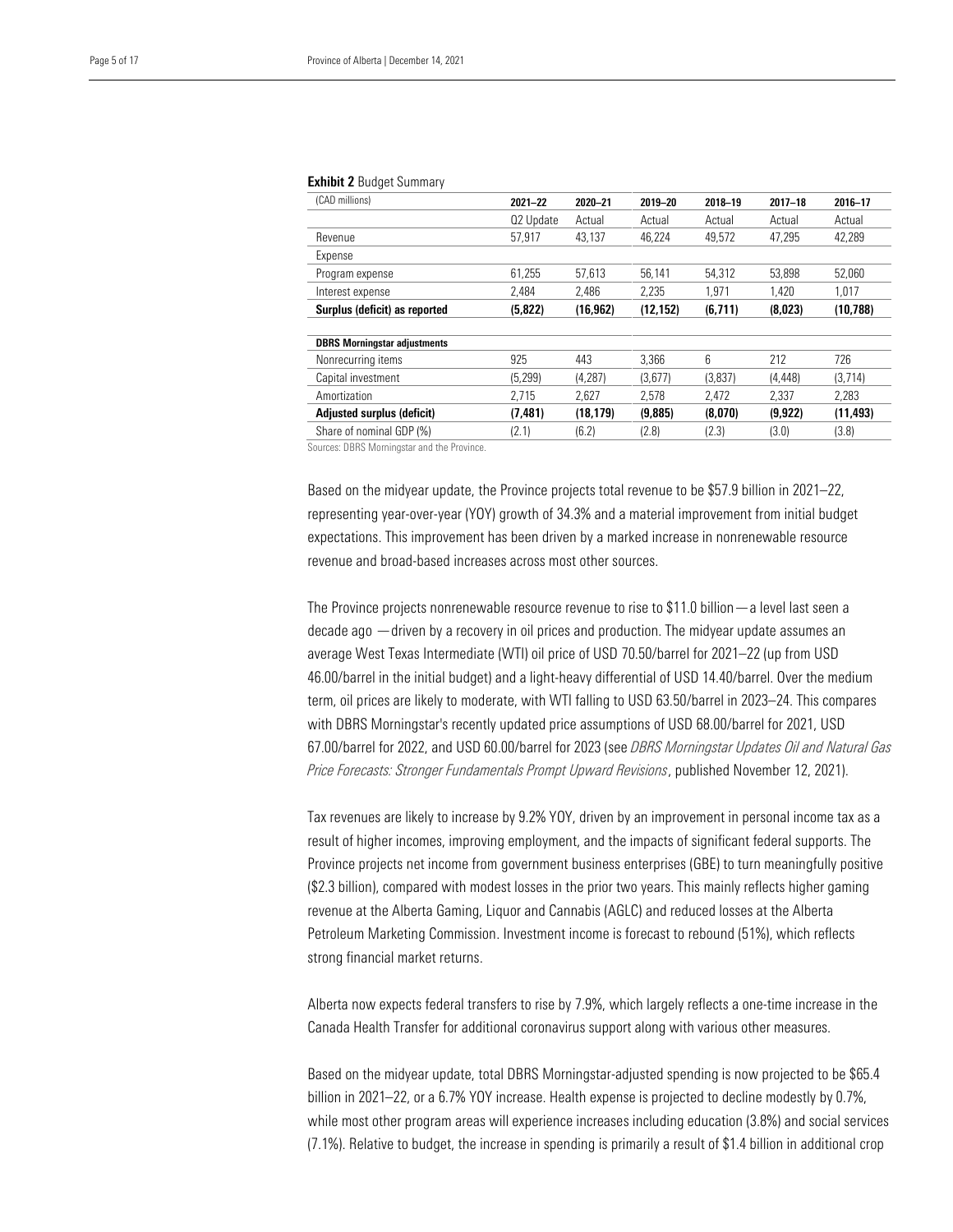insurance costs related to drought conditions earlier in the year. The Province expects debt-servicing costs to be relatively unchanged.

The original budget included a \$1.25 billion contingency for additional healthcare costs related to coronavirus in 2021–22. Based on the midyear update, \$391 million remains unused. Additionally, \$96 million, of the budgeted \$500 million contingency to support Alberta's recovery plan, remains unallocated.

The capital plan is largely unchanged from budget, and is likely to remain sizable at \$8.3 billion for 2021–22. Capital spending will then taper off to \$7.3 billion and \$6.1 billion in 2022–23 and 2023–24, respectively.

# **Outlook**

Based on the revised multiyear outlook, Alberta now anticipates deficits of \$3.3 billion in 2022–23 and \$2.3 billion in 2023–24. On a DBRS Morningstar-adjusted basis, this equates to deficits of 1.4% and 0.8% over the outer two years of the plan, respectively, much improved from earlier expectations. Nevertheless, this plan is subject to considerable risks, including the emergence of additional coronavirus variants, commodity price volatility, and implementation risk regarding Alberta's ability to achieve its expenditure targets, specifically on public sector compensation.

#### 2020–21 Results

For 2020–21, the Province reported a deficit of \$17.0 billion, a deterioration from the \$12.2 billion shortfall recorded in 2019–20. On an adjusted basis, after including capital expenditures (capex) as incurred rather than as amortized and removing nonrecurring items, this equates to a shortfall of \$18.2 billion, or 6.2% of GDP, the weakest result among all provinces.

Total revenue (DBRS Morningstar-adjusted) declined by 11.5% YOY in 2020–21, driven by significantly lower own-source revenue that was only partly offset by higher federal transfers. Tax revenue fell by 7.2% owing to a significant decline in corporate income tax. Natural resource revenue fell by almost 50.0% reflecting materially lower prices. GBE net income, although still reporting overall losses, was modestly improved YOY, while other own-source revenue also came in lower. Federal transfers increased by 16.1%, which largely reflects extraordinary supports to combat the coronavirus pandemic.

Total expenditures (DBRS Morningstar-adjusted) increased by 3.0% in 2020–21, driven by a combination of increased spending on healthcare, agriculture, resource management, and economic development as well as regional planning and development. Healthcare expenditures rose by 6.7%, largely on account of efforts to combat the coronavirus pandemic. Meanwhile, education, social services, and protection of persons and property program costs were all down YOY. Debt-servicing costs increased by 11.2% as a result of rapid debt growth.

Capital investment rose by 16.6% YOY to \$4.3 billion as the government increased capital spending to stimulate the economy.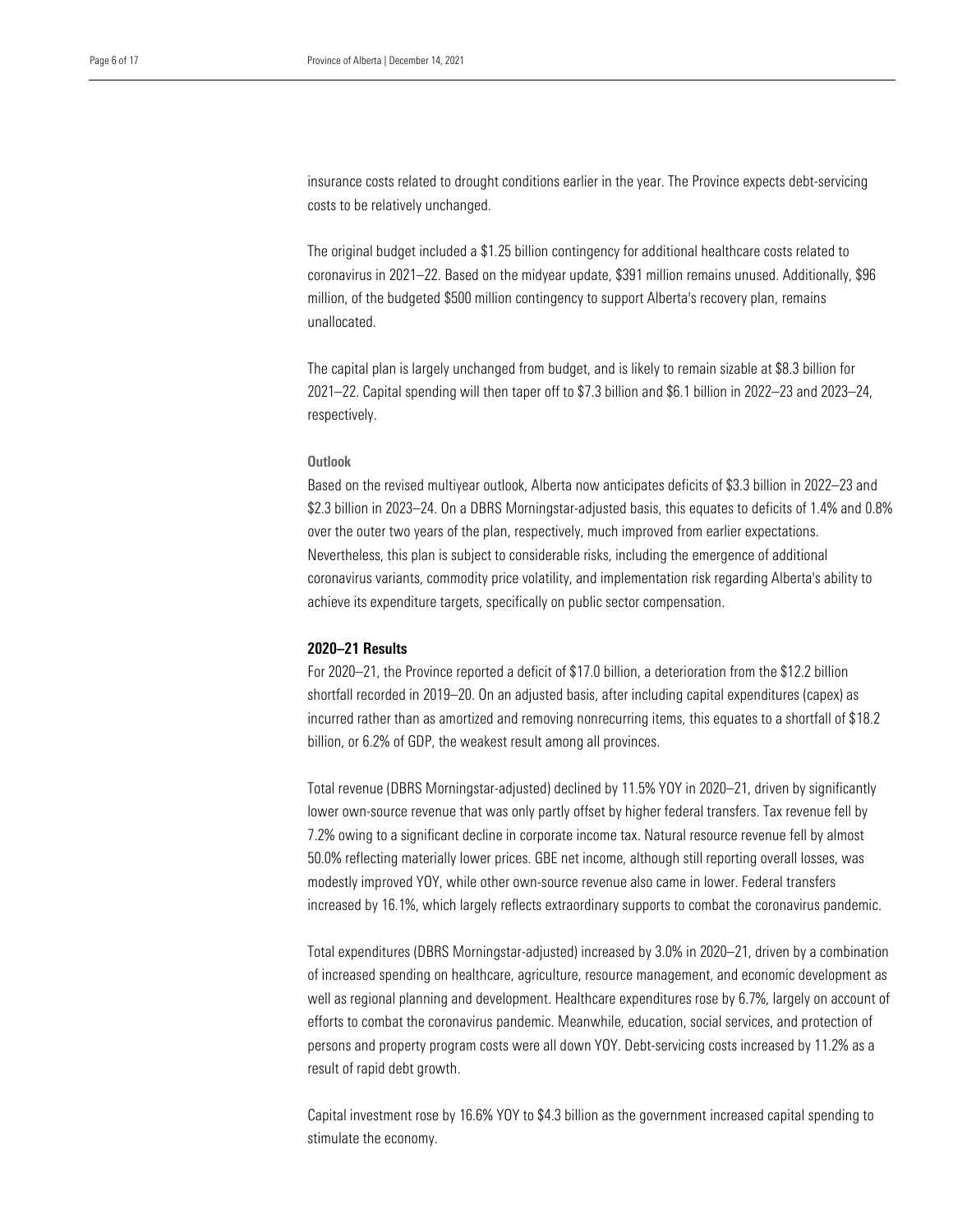### Debt Profile



Sources: Statistics Canada, DBRS Morningstar, and the Province.

Alberta's debt-to-GDP ratio has been on a steady upward trajectory for more than a decade—a trend only exacerbated by the dual shock of the coronavirus pandemic and collapse in energy prices in 2020. For 2020–21, the Province reported net debt-to-GDP of 20.2%, up from 11.4% a year earlier.

On a DBRS Morningstar-adjusted basis, debt is defined as tax-supported debt, debt borrowed by or on behalf of provincial crown corporations, and unfunded pension liabilities, less assets in the Alberta Heritage Savings Trust Fund. In 2020–21, adjusted debt rose by \$17.1 billion, or 19.9%, largely to fund the operating shortfall and capex needs. Nominal GDP declined by 16.1%, which has amplified the impact of rising debt, resulting in a DBRS Morningstar-adjusted debt-to-GDP ratio of 34.8%, up from 24.4% in 2019–20.

As the debt stock continues to climb, Alberta aims to maintain a prudent debt structure. The Province targets for a relatively smooth maturity profile while all foreign-currency-denominated debt is hedged back to Canadian dollars and, as of March 31, 2021, roughly 15% of tax-supported debt is subject to an interest rate reset within 12 months.

As a result of the pandemic, the Province has enhanced its liquidity position, through increased preborrowing with a target cash position of \$8.5 billion, in addition to a separate \$4.0 billion cash reserve. The Province also maintains ample capacity on its short-term borrowing programs. Approximately \$6.5 billion is currently outstanding on Alberta's Canadian promissory note program, and \$7.2 billion is currently outstanding on a \$12.0 billion U.S. commercial paper program.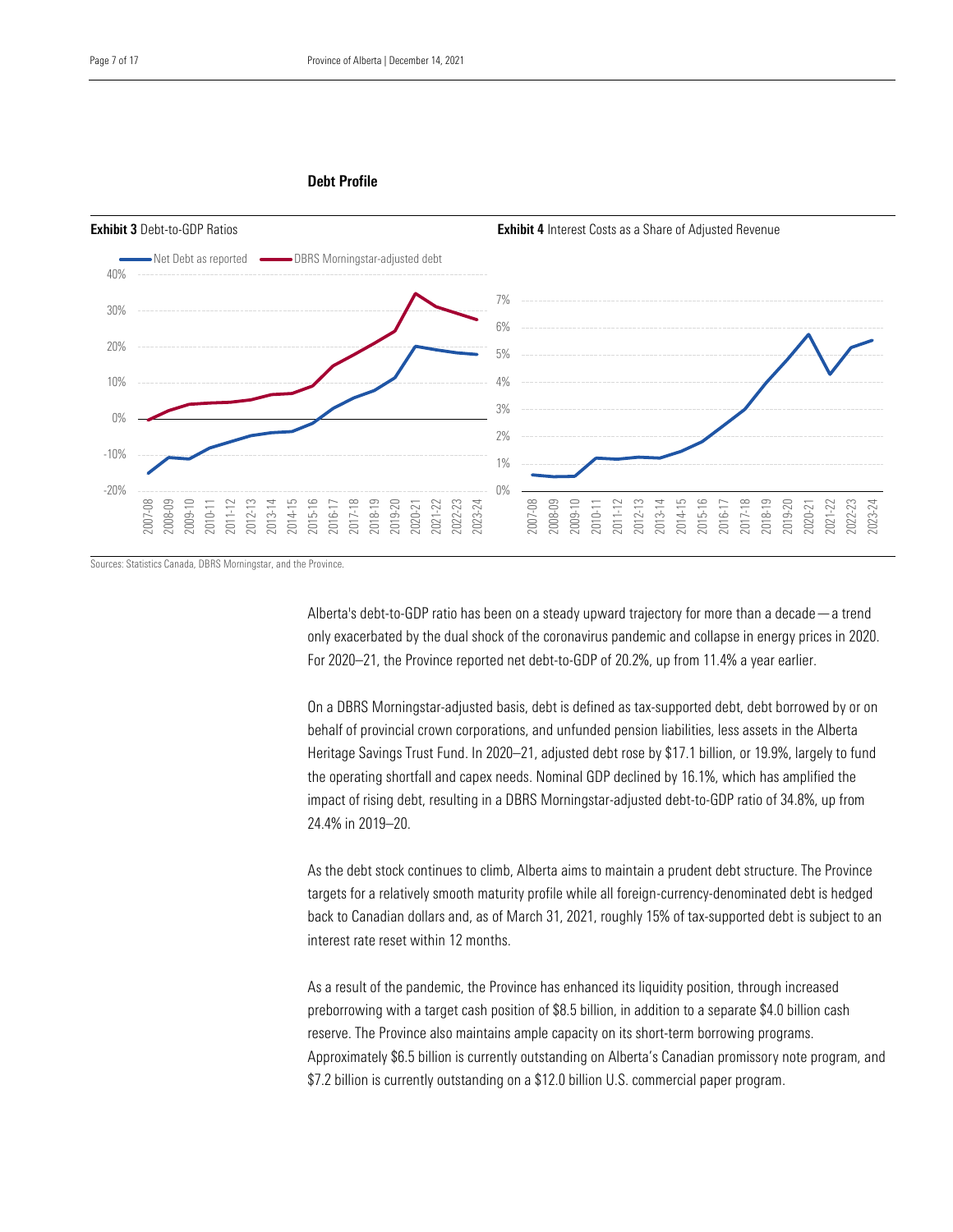# Pension Liabilities

As at March 31, 2021, unfunded pension liabilities totalled \$8.6 billion, down from a peak of \$11.6 billion in 2013–14. Most of the unfunded pension obligations relate to the pre-1992 Teachers' Pension Plan (Teachers') liability, which was assumed entirely by the Province with no offsetting assets. The pre-1992 liability will likely continue to dwindle as plan membership continues to mature. The Province estimates that a 100-basis-point increase in the discount rate would lower the Teachers' liability by approximately 10%.

# Credit Unions and ATB

Through the Credit Union Deposit Guarantee Corporation, credit union deposits are guaranteed by the Province and represent a potential liability of \$23.8 billion as at March 31, 2021, compared with \$22.5 billion the previous year. In addition, the deposits of ATB Financial amounted to \$37.8 billion at March 31, 2021, and are also guaranteed by the Province. These are not included in DBRS Morningstar's calculation of tax-supported debt. Credit unions and ATB Financial have significant assets to mitigate the risk of loss to the Province and are well capitalized with very manageable loan losses.

#### Alberta Indigenous Opportunities Corporation

The Alberta Indigenous Opportunities Corporation was created in 2019 to support indigenous ownership in Alberta's natural resource sectors. Alberta has committed up to \$1.0 billion in potential support through loan guarantees. DBRS Morningstar expects to include any loan guarantees in its calculation of adjusted debt, once the amounts become known. To date, three projects have been announced, for a total of \$160 million. If fully used, an additional \$1.0 billion in debt would add about 0.3 percentage points to DBRS Morningstar's measure of debt.

#### **Outlooks**

Along with an improving fiscal outlook, Alberta's debt outlook has also improved markedly from the initial 2021–22 budget. DBRS Morningstar now projects net debt to decline to 19.2% of GDP in 2021–22, well below the government's 30% target, and continue declining thereafter.

On a DBRS Morningstar-adjusted basis, debt-to-GDP is projected to fall to 31.2% in 2021–22 as the robust recovery in nominal GDP will more than offset continued, albeit slower-than-planned, debt growth. This compares with an anticipated debt-to-GDP ratio of 37.2% based on the February 2021 budget. Although subject to uncertainty, the revised medium-term forecast points to adjusted debt-to-GDP falling to approximately 28.0% by 2023–24.

Total borrowing requirements have been reduced to \$13.0 billion for 2021–22, from \$24.0 billion at budget time, and are expected to fall to \$12.4 billion and \$7.6 billion in 2022–23 and 2023–24, respectively. At the time of writing, Alberta has completed approximately \$4.3 billion, or 33% of borrowing needs.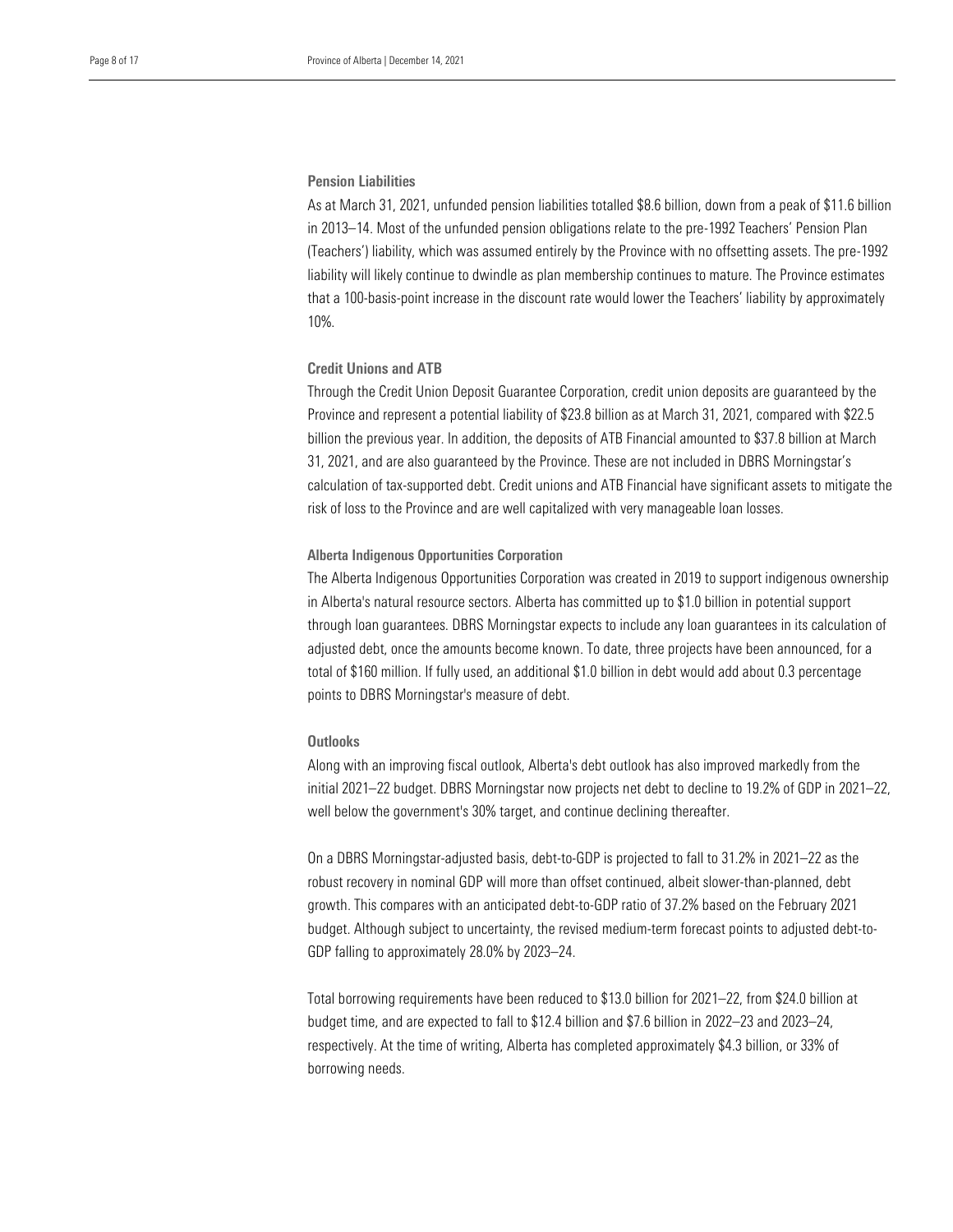#### Economy



Sources: Statistics Canada and the Province.

Alberta's economy was severely affected by the dual shock of the coronavirus pandemic and significant decline in oil prices in 2020. Real GDP contracted by 7.9% in 2020 and nominal GDP dropped by 16.1%. For 2021, the Province now estimates that real economic growth will rebound to 6.1% in 2021, with growth ranging between 2.7% and 5.1% in the following three years. This forecast marks an improvement from the February 2021 budget forecast.

The improving outlook has been supported by the ongoing global economic recovery, improvement in global oil demand, as well as higher oil prices and production. Meanwhile, government supports for households and businesses have aided consumer spending and housing activity, while the recovery gains momentum.

Similarly, the labour market recovery has been robust as employment has now fully recovered to prepandemic levels as of November 2021. As a result, the unemployment rate has fallen to 7.6%, which compares to a national unemployment rate of 6.0% in November 2021. Alberta projects the unemployment rate to fall to 7.1% in 2022 and 6.3% by 2023.

After years of decline, energy investment is likely to turn positive in 2021, rising by 26%, but it will remain well below peak levels reached in 2014 over the forecast horizon. Along with higher prices, this outlook has been supported by improving market access, with the Enbridge Line 3 replacement now in operation and expected to reach full capacity in the coming months. Additionally, the Province assumes that the Trans Mountain Expansion Project will now be completed in early 2023. Nonenergy investment now exceeds that of the energy sector and will rise by 6.6% in 2021, driven by growth in petrochemical and food manufacturing, transportation, renewable energy, and agricultural infrastructure. Indeed, there have been some high profile announcements in recent months including those by Amazon Web Services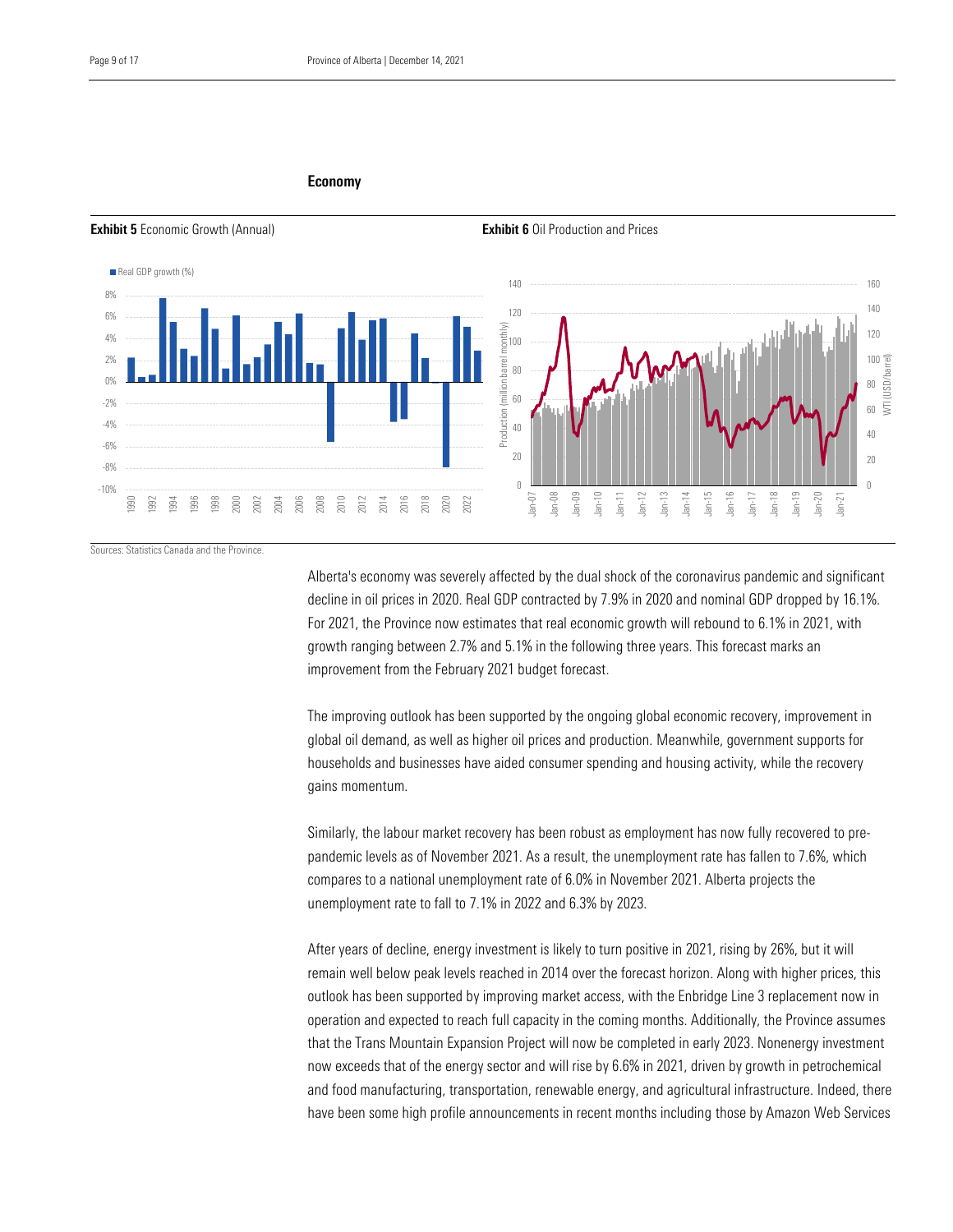for a cloud computing hub in Calgary and Northern Petrochemical Corporation's planned petrochemical plant in Grande Prairie.

Nevertheless, the economic recovery may be slower than anticipated and remains dependent on several variables beyond the Province's control. The emergence of new coronavirus variants and rising cases demonstrate that the economic recovery is likely to remain choppy, and the risk of volatile energy prices remains ever present. Furthermore, as the different levels of government attempt to strike a balance between resource development and environmental targets, there will continue to be political and regulatory uncertainty.

| ECUNUMIC STANSHES                  |        |        |        |        |        |        |        |
|------------------------------------|--------|--------|--------|--------|--------|--------|--------|
| <b>Economic Data</b>               | 2022   | 2021   | 2020   | 2019   | 2018   | 2017   | 2016   |
| <b>Nominal GDP (CAD billions)</b>  | 388.2  | 348.2  | 294.8  | 351.4  | 346.2  | 332.3  | 304.3  |
| Growth rate $(\%)$                 | 11.5   | 18.1   | (16.1) | 1.5    | 4.2    | 9.2    | (6.1)  |
| <b>Real GDP (CAD billions)</b>     | 356.5  | 339.2  | 319.7  | 347.2  | 347.6  | 340.1  | 325.4  |
| Growth rate (%)                    | 5.1    | 6.1    | (7.9)  | (0.1)  | 2.2    | 4.5    | (3.5)  |
| <b>Population (thousands)</b>      | 4,478  | 4,443  | 4,420  | 4,363  | 4,298  | 4,241  | 4,196  |
| Population growth (%)              | 0.8    | 0.5    | 1.3    | 1.5    | 1.3    | 1.1    | 1.2    |
| <b>Labour Market</b>               |        |        |        |        |        |        |        |
| <b>Employment (thousands)</b>      | 2,321  | 2,238  | 2,130  | 2,279  | 2,264  | 2,221  | 2,196  |
| Growth rate (%)                    | 3.7    | 5.1    | (6.6)  | 0.7    | 1.9    | 1.1    | (2.3)  |
| Average weekly earnings (CAD)      | 1,242  | 1,215  | 1,202  | 1,164  | 1,148  | 1,129  | 1,117  |
| Growth rate (%)                    | 2.2    | 1.1    | 3.3    | 1.4    | 1.7    | 1.0    | (2.4)  |
| Unemployment rate (%)              | 7.1    | 8.8    | 11.5   | 7.0    | 6.7    | 7.9    | 8.2    |
| <b>Other Indicators</b>            |        |        |        |        |        |        |        |
| <b>Housing starts</b>              | 29,600 | 29,400 | 23,990 | 27,325 | 26,085 | 29,457 | 24,533 |
| <b>Retail sales (CAD millions)</b> | 95,288 | 86,942 | 78,894 | 81,091 | 81,737 | 80,318 | 74,997 |
| Inflation rate (CPI)               | 2.6    | 3.1    | 1.1    | 1.7    | 2.5    | 1.5    | 1.1    |
| Household income per capita (CAD)  | 48,566 | 46,136 | 43,667 | 46,868 | 46,451 | 46,244 | 44,911 |

Economic Statistics

Sources: Statistics Canada/Haver Analytics, Province of Alberta, and DBRS Morningstar estimates and projections.

# Environmental, Social, and Governance Considerations

Based on the *DBRS Morningstar Criteria: Approach to Environmental, Social, and Governance Risk Factors in Credit Ratings*, DBRS Morningstar applies a negative overlay that reflects Alberta's high greenhouse gas (GHG) emissions. Alberta is the largest emitter among all provinces and its GHG emissions are the second highest per capita. In 2017, GHG emissions were 272.8 megatonnes of carbon dioxide—a 58% increase from 1990, according to Environment and Climate Change Canada. For Canada to meet its emission reduction targets, Alberta will need to cooperate. Currently, Alberta is planning for a significant increase in carbon sequestration, the process of capturing and storing carbon dioxide from the atmosphere. Given Alberta's reliance on the energy sector, GHG emissions will continue to present a challenge in the future.

Environmental regulation is having an impact on the outlook for Alberta's economy and finances. Investment in Alberta's energy sector has been significantly affected by increased federal environmental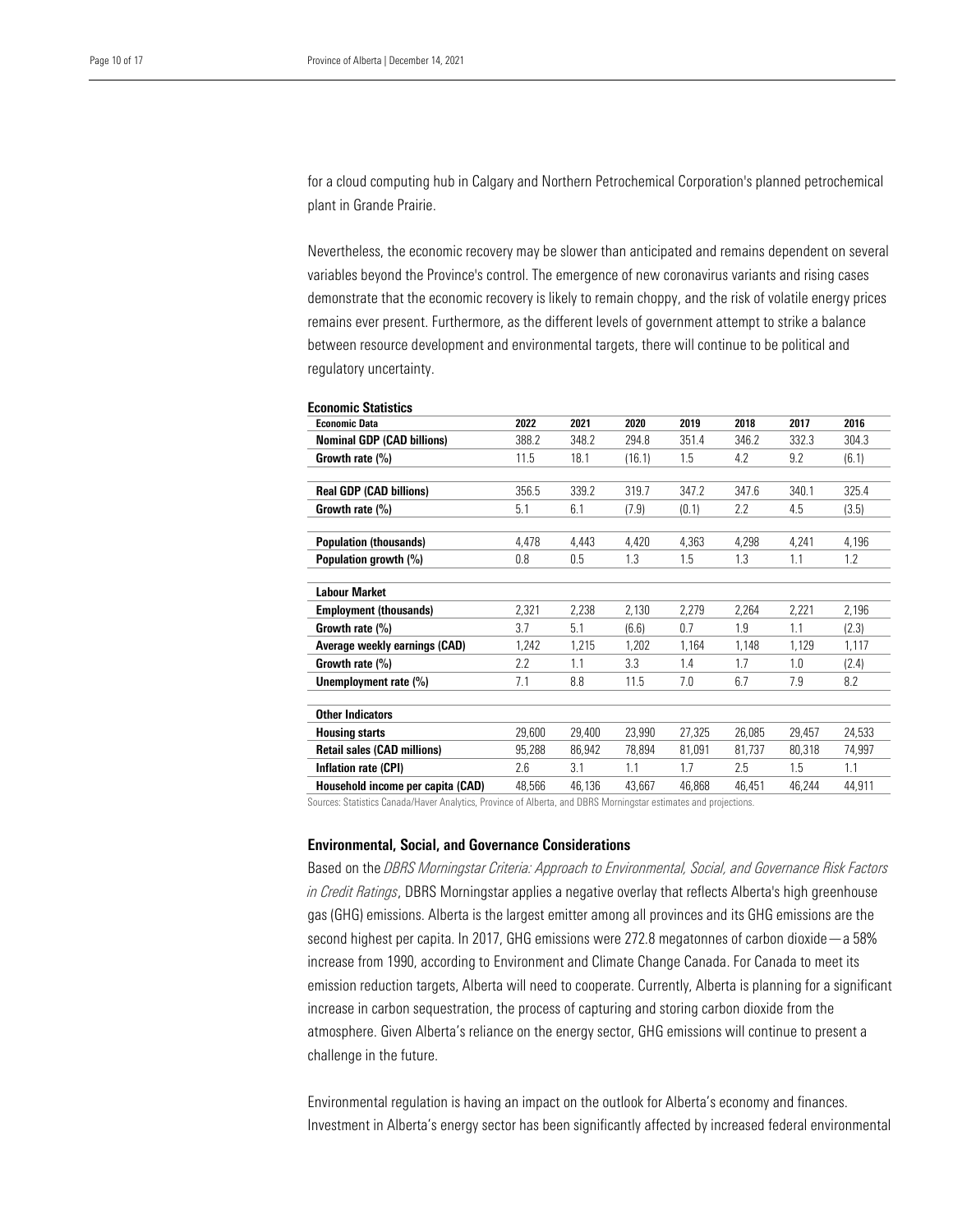regulation, recent price volatility, and the ongoing global transition to renewable energy from fossil fuels. These trends have materially weighed on the outlook for employment, incomes, GDP growth, and broader provincial finances. DBRS Morningstar believes these considerations are already captured in its assessment of Alberta's critical rating factors through the *Rating Canadian Provincial and Territorial Governments* methodology.

# Government and Elections

| United Conservative Party (majority)<br><b>Party in Power</b> |              | <b>Current Distribution of Seats in the Legislature</b> |    |  |  |  |
|---------------------------------------------------------------|--------------|---------------------------------------------------------|----|--|--|--|
| <b>Premier</b>                                                | Jason Kennev | United Conservative Party                               |    |  |  |  |
| <b>Finance Minister</b>                                       | Travis Toews | New Democratic Party                                    | 74 |  |  |  |
| <b>Next Election</b>                                          | Spring 2023  | Independent/Vacant                                      |    |  |  |  |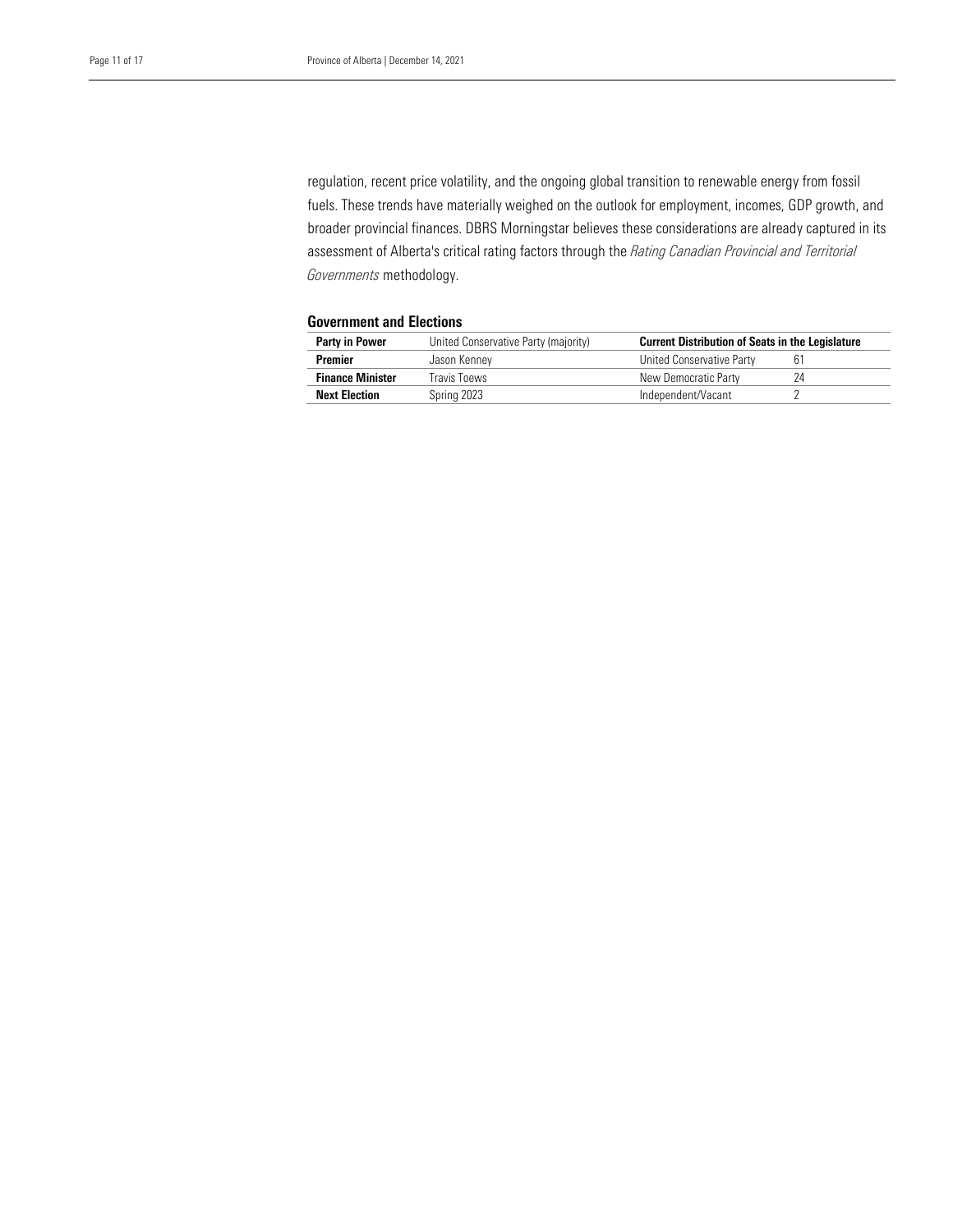|                                                        | 2021-22 | 2020-21 | 2019-20 | 2018-19 | 2017-18 | 2016-17  |
|--------------------------------------------------------|---------|---------|---------|---------|---------|----------|
|                                                        | 02      | Actual  | Actual  | Actual  | Actual  | Actual   |
| <b>Revenue (CAD millions)</b>                          |         |         |         |         |         |          |
| <b>Tax Revenue</b>                                     |         |         |         |         |         |          |
| Personal income tax                                    | 13.075  | 11,257  | 11,244  | 11,874  | 10.775  | 10,763   |
| Corporate income tax                                   | 2,916   | 3,037   | 4,107   | 4,702   | 3,360   | 3,769    |
| Education property tax                                 | 2,452   | 2,483   | 2,475   | 2,441   | 2,450   | 2,412    |
| <b>Other</b>                                           | 2,877   | 2,742   | 3,197   | 4,494   | 4,109   | 3,179    |
| Subtotal                                               | 21,320  | 19,519  | 21,023  | 23,511  | 20,694  | 20,123   |
| <b>Natural Resource Revenue</b>                        |         |         |         |         |         |          |
| Bitumen royalty                                        | 7,607   | 2,006   | 4,089   | 3,214   | 2,642   | 1,483    |
| Crude oil royalty                                      | 1,485   | 466     | 1,175   | 1,149   | 965     | 716      |
| Natural gas                                            | 1,551   | 465     | 371     | 536     | 644     | 520      |
| Other                                                  | 357     | 214     | 377     | 597     | 796     | 434      |
| Subtotal                                               | 11,000  | 3.151   | 6,012   | 5,496   | 5,047   | 3,153    |
| <b>Net Income from Government Business Enterprises</b> |         |         |         |         |         |          |
| AGI C                                                  | 2,166   | 1,659   | 2,162   | 2,273   | 2,283   | 2,285    |
| <b>ATB Financial</b>                                   | 420     | 211     | 104     | 139     | 278     |          |
| Balancing pool                                         | 107     | (113)   | 161     | 361     | 763     | (1, 952) |
| Alberta Petroleum Marketing                            | (409)   | (1,854) | (2,678) | (215)   |         |          |
| Commission                                             |         |         |         |         |         |          |
| <b>Other</b>                                           | L.      | 14      | 26      | 27      | 63      | 210      |
| Subtotal                                               | 2.284   | (83)    | (225)   | 2,585   | 3,387   | 543      |
| <b>Other Own-Source Revenue</b>                        |         |         |         |         |         |          |
| Investment income                                      | 3,995   | 2,643   | 2,828   | 2,349   | 3,126   | 3,698    |
| Premiums, fees, and licenses                           | 4,283   | 4,021   | 3,929   | 3,909   | 3,843   | 3,701    |
| Other revenue                                          | 3,669   | 3,355   | 3,585   | 3,709   | 3,593   | 3,091    |
| Subtotal                                               | 11,947  | 10,019  | 10,342  | 9,967   | 10,562  | 10,490   |
| <b>Federal Transfers</b>                               |         |         |         |         |         |          |
| Canada Health Transfer                                 | 5,468   | 4,838   | 4,678   | 4,461   | 4,325   | 4,201    |
| Canada Social Transfer                                 | 1,797   | 1,744   | 1,694   | 1,637   | 1,600   | 1,558    |
| Other                                                  | 4,102   | 3,950   | 2,700   | 1,915   | 1,680   | 2,221    |
| Subtotal                                               | 11,367  | 10,532  | 9,072   | 8,013   | 7,605   | 7,980    |
| Total revenue as reported                              | 57,917  | 43,137  | 46,224  | 49,572  | 47,295  | 42,289   |
| Growth rate (%)                                        | 34.3    | (6.7)   | (6.8)   | 4.8     | 11.8    | (0.8)    |
| <b>DBRS Morningstar Adjustments</b>                    |         |         |         |         |         |          |
| Nonrecurring revenue                                   |         |         | 2,500   |         | 212     | (465)    |
| Adjusted total revenue                                 | 57,917  | 43,137  | 48,724  | 49,572  | 47,507  | 41,824   |
|                                                        |         |         |         |         |         |          |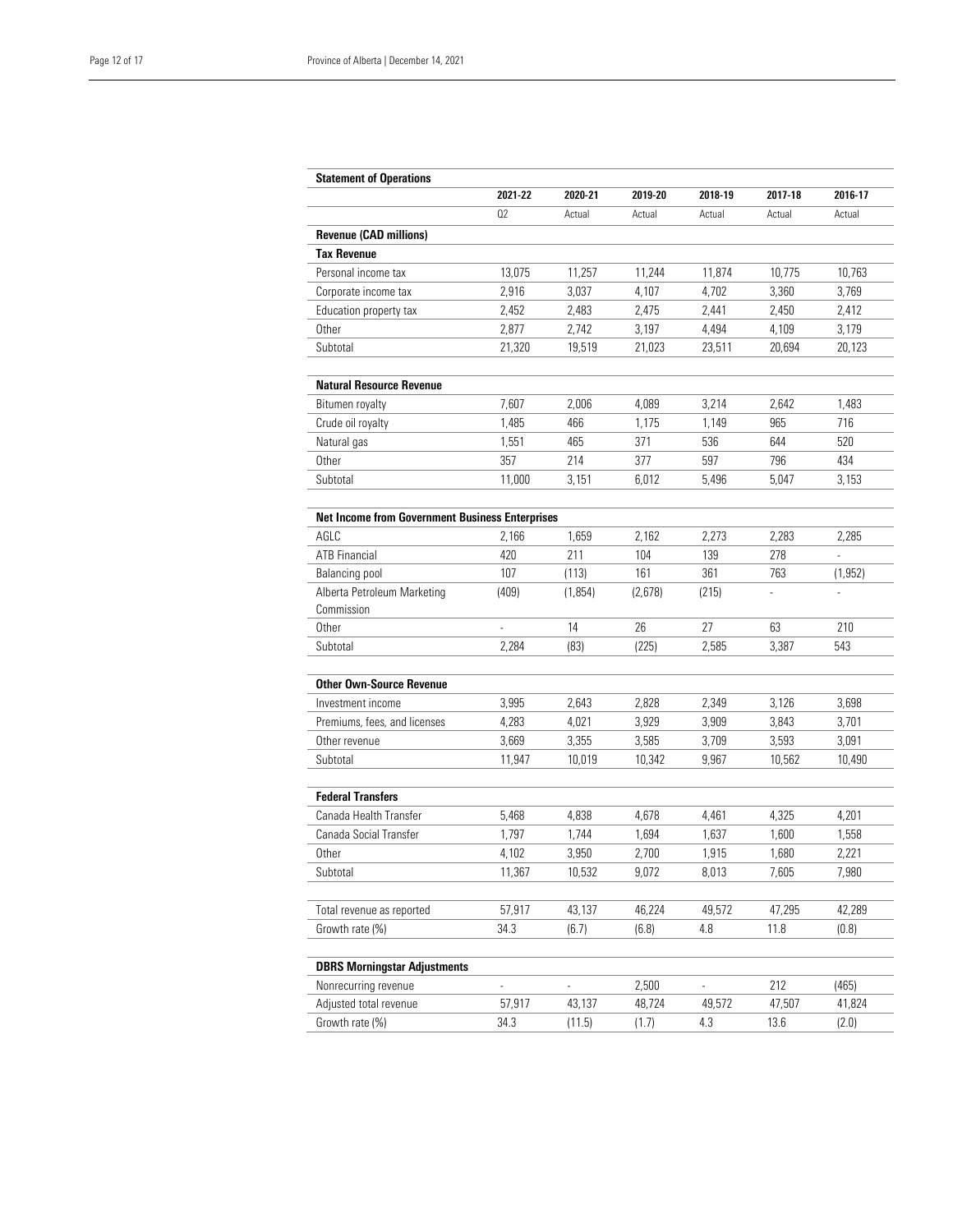|                                                 | 2021-22 | 2020-21 | 2019-20 | 2018-19  | 2017-18  | 2016-17  |
|-------------------------------------------------|---------|---------|---------|----------|----------|----------|
| Expense (CAD millions)                          | 02      | Actual  | Actual  | Actual   | Actual   | Actual   |
| <b>Program Expense</b>                          |         |         |         |          |          |          |
| Health                                          | 23,812  | 23.984  | 22,477  | 21.921   | 21,239   | 20.687   |
| Education                                       | 14.675  | 14,134  | 14.879  | 14.848   | 14,471   | 14,110   |
| Social services                                 | 6,339   | 5,919   | 6,248   | 5,867    | 5,592    | 5,198    |
| Agriculture, resource management,               | 3,183   | 3,222   | 2,700   | 2,313    | 2,291    | 2,341    |
| and economic development                        |         |         |         |          |          |          |
| Protection of persons and property              | 3,509   | 1.966   | 2.337   | 2.021    | 1,951    | 2.636    |
| Transportation, communication, and<br>utilities | 1.978   | 1,506   | 1.487   | 1.696    | 2,204    | 1,301    |
| General government                              | 2.973   | 2.814   | 2.659   | 2.565    | 2,238    | 2,078    |
| <b>Other</b>                                    | 4.786   | 4.068   | 3,354   | 3.081    | 3,912    | 3,709    |
| Subtotal                                        | 61,255  | 57,613  | 56,141  | 54,312   | 53,898   | 52,060   |
| Debt servicing costs                            | 2,484   | 2,486   | 2,235   | 1,971    | 1,420    | 1,017    |
| Total expense as reported                       | 63,739  | 60,099  | 58,376  | 56,283   | 55,318   | 53,077   |
| Growth rate (%)                                 | 6.1     | 3.0     | 3.7     | 1.7      | 4.2      | 8.2      |
| <b>DBRS Morningstar Adjustments</b>             |         |         |         |          |          |          |
| Nonrecurring expenditures                       | (925)   | (443)   | (866)   | (6)      |          | (1, 191) |
| Capital investment                              | 5,299   | 4,287   | 3,677   | 3,837    | 4,448    | 3,714    |
| Amortization                                    | (2,715) | (2,627) | (2,578) | (2, 472) | (2, 337) | (2, 283) |
| Adjusted total expenditures                     | 65,398  | 61,316  | 58,609  | 57,642   | 57,429   | 53,317   |
| Growth rate (%)                                 | 6.7     | 4.6     | 1.7     | 0.4      | 7.7      | 3.4      |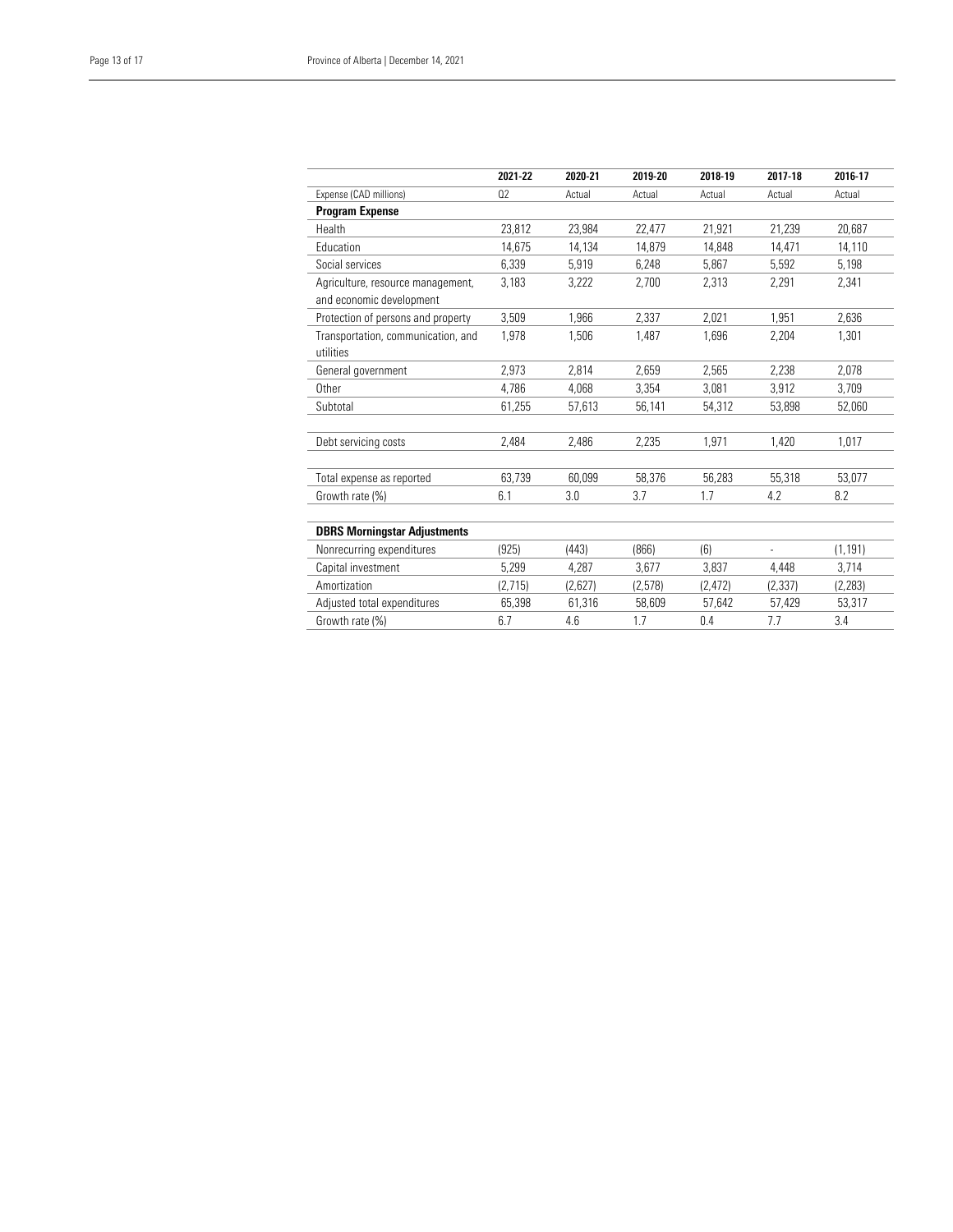| <b>Statement of Financial Position (CAD millions)</b> | 2021-22                  | 2020-21   | 2019-20   | 2018-19        | 2017-18                  | 2016-17 |
|-------------------------------------------------------|--------------------------|-----------|-----------|----------------|--------------------------|---------|
|                                                       | 02                       | Actual    | Actual    | Actual         | Actual                   | Actual  |
| <b>Financial Assets</b>                               |                          |           |           |                |                          |         |
| Cash & investments                                    | ٠                        | 16.412    | 15,325    | 14,391         | 12.391                   | 10.313  |
| Equity in government enterprises                      |                          | (822)     | 1.105     | 3.062          | 2.527                    | 1.592   |
| Portfolio investments                                 |                          | 32,509    | 31.014    | 31.261         | 30,845                   | 30,301  |
| Other financial assets                                | $\overline{a}$           | 29,987    | 28,937    | 27,029         | 25,214                   | 24,081  |
| <b>Total financial assets</b>                         | $\overline{\phantom{0}}$ | 78,086    | 76,381    | 75,743         | 70,977                   | 66,287  |
| <b>Liabilities</b>                                    |                          |           |           |                |                          |         |
| Accounts payable and accrued                          |                          | 14,616    | 13,877    | 11,574         | 13,233                   | 11,622  |
| liabilities                                           |                          |           |           |                |                          |         |
| Unfunded pension liabilities                          | $\overline{a}$           | 8,636     | 8,918     | 9.252          | 9,430                    | 10,023  |
| Debt                                                  |                          | 111,693   | 92,438    | 81,019         | 66,414                   | 49,579  |
| Public-private partnerships                           |                          |           | ٠         | $\overline{a}$ | $\overline{\phantom{a}}$ | 2,763   |
| Other                                                 | $\overline{\phantom{0}}$ | 2.669     | 1.292     | 1.375          | 1.244                    | 1,201   |
| <b>Total liabilities</b>                              | $\overline{a}$           | 137,614   | 116,525   | 103,220        | 90,321                   | 75,188  |
|                                                       |                          |           |           |                |                          |         |
| Net Assets (Debt)                                     | (66, 791)                | (59, 528) | (40, 144) | (27, 477)      | (19, 344)                | (8,901) |
| Nonfinancial liabilities                              |                          | 57,110    | 54,801    | 53,908         | 52,024                   | 49,408  |
| Net assets before spent deferred                      |                          | (2, 418)  | 14.657    | 26.431         | 32.680                   | 40.507  |
| capital contributions                                 |                          |           |           |                |                          |         |
| Spent deferred capital contributions                  | $\overline{\phantom{a}}$ | 3.343     | 3.231     | 3.164          | 3.009                    | 2.786   |
| Accumulated surplus (deficit)                         | $\overline{\phantom{0}}$ | (5, 761)  | 11,426    | 23,267         | 29,671                   | 37,721  |
| Net debt as a share of nominal GDP                    | 19.2                     | 20.2      | 11.4      | 7.9            | 5.8                      | 2.9     |
|                                                       |                          |           |           |                |                          |         |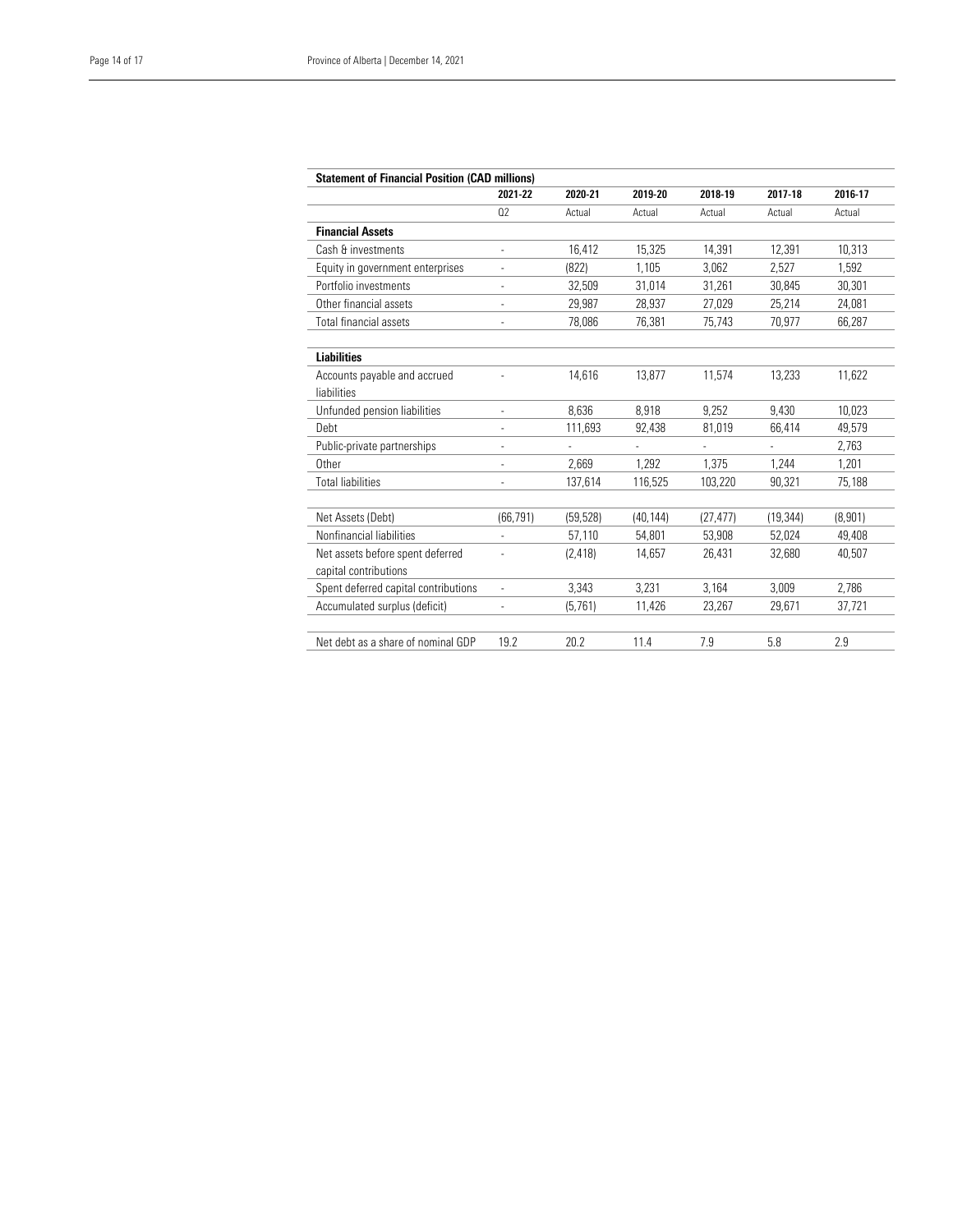| <b>Debt Profile (CAD millions)</b>                  |                |                |                          |           |                |                |
|-----------------------------------------------------|----------------|----------------|--------------------------|-----------|----------------|----------------|
|                                                     | 2021-22        | 2020-21        | 2019-20                  | 2018-19   | 2017-18        | 2016-17        |
|                                                     | 02             | Actual         | Actual                   | Actual    | Actual         | Actual         |
| <b>Tax-Supported Debt</b>                           |                |                |                          |           |                |                |
| Notes, bonds, and debentures                        | 115,641        | 108,338        | 89,170                   | 77,845    | 63,532         | 49,579         |
| Capital leases                                      | 268            | 268            | 230                      | 228       | 250            | ÷              |
| Public-private partnerships                         | 3,047          | 3,087          | 3,038                    | 2,946     | 2,882          | 2,763          |
| Loan quarantees                                     | 87             | 87             | 82                       | 87        | 81             | 76             |
| Coal phase-out agreements                           | 771            | 843            | 914                      | 983       | 1.054          | 1,115          |
| Less: Heritage Fund assets (MV)                     | (19, 504)      | (18, 546)      | (16, 702)                | (18, 193) | (17, 643)      | (18, 334)      |
| Less: Self-supporting debt <sup>1</sup>             | $\frac{1}{2}$  | $\overline{a}$ | $\overline{\phantom{a}}$ | (339)     | (331)          | (345)          |
| Net tax-supported debt                              | 100,310        | 94,077         | 76,732                   | 63,557    | 49,825         | 34,854         |
|                                                     |                |                |                          |           |                |                |
| <b>Calculation of Adjusted Debt</b>                 |                |                |                          |           |                |                |
| Net tax-supported debt                              | 100,310        | 94.077         | 76,732                   | 63,557    | 49,825         | 34,854         |
| Unfunded pension liabilities                        | 8,296          | 8,636          | 8,918                    | 9,252     | 9,430          | 10,023         |
| Adjusted debt                                       | 108,606        | 102,713        | 85,650                   | 72,809    | 59,255         | 44,877         |
| Share of nominal GDP                                | 31.2           | 34.8           | 24.4                     | 21.0      | 17.8           | 14.7           |
|                                                     |                |                |                          |           |                |                |
| <b>Foreign Currency Exposure (net of hedges)</b>    |                |                |                          |           |                |                |
| Canadian dollars                                    | $\overline{a}$ | 100.0          | 100.0                    | 100.0     | 100.0          | 100.0          |
| Other                                               | $\overline{a}$ | $\overline{a}$ | L.                       |           | $\overline{a}$ | $\overline{a}$ |
|                                                     |                |                |                          |           |                |                |
| <b>Fixed/Floating Rate Exposure (net of hedges)</b> |                |                |                          |           |                |                |
| Fixed rate                                          | $\overline{a}$ | 85.0           | 83.0                     | 94.0      | 91.0           | 94.0           |
| Floating and maturing within 12 months              | $\frac{1}{2}$  | 15.0           | 17.0                     | 6.0       | 9.0            | 6.0            |
| 1 Loans made to ATB Financial.                      |                |                |                          |           |                |                |
|                                                     |                |                |                          |           |                |                |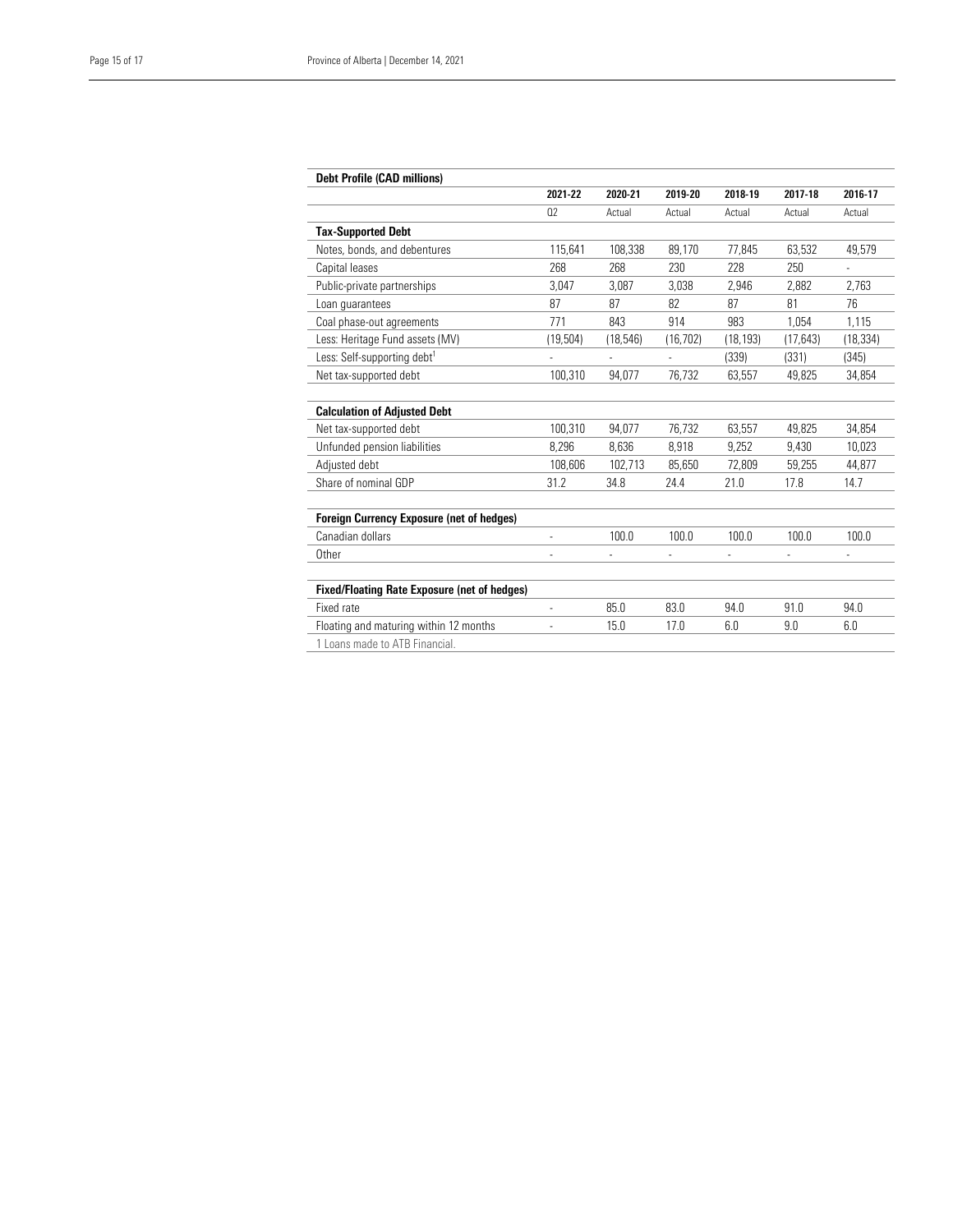# Rating History

|                        | Current      | 2020         | 2018       | 2017         | 2016       | 2015         |
|------------------------|--------------|--------------|------------|--------------|------------|--------------|
| <b>Issuer Rating</b>   | AA (low)     | AA (low)     | AΑ         | AΑ           | АΑ         | AA (high)    |
| <b>Long-Term Debt</b>  | AA (low)     | AA (low)     | AΑ         | АΑ           | АΑ         | AA (high)    |
| <b>Short-Term Debt</b> | R-1 (middle) | R-1 (middle) | R-1 (high) | $R-1$ (high) | R-1 (high) | $R-1$ (high) |

# Previous Report

• Province of Alberta: Rating Report, December 18, 2020.

# Related Research

- *Province of Alberta Budget 2021 - Still Riding Out the Storm*, February 26, 2021.
- *Rating Canadian Provincial and Territorial Governments*, May 3, 2021.

Notes:

All figures are in Canadian dollars unless otherwise noted.

For the definition of Issuer Rating, please refer to Rating Definitions under Rating Policy on www.dbrsmorningstar.com. Generally, Issuer Ratings apply to all senior unsecured obligations of an applicable issuer, except when an issuer has a significant or unique level of secured debt.